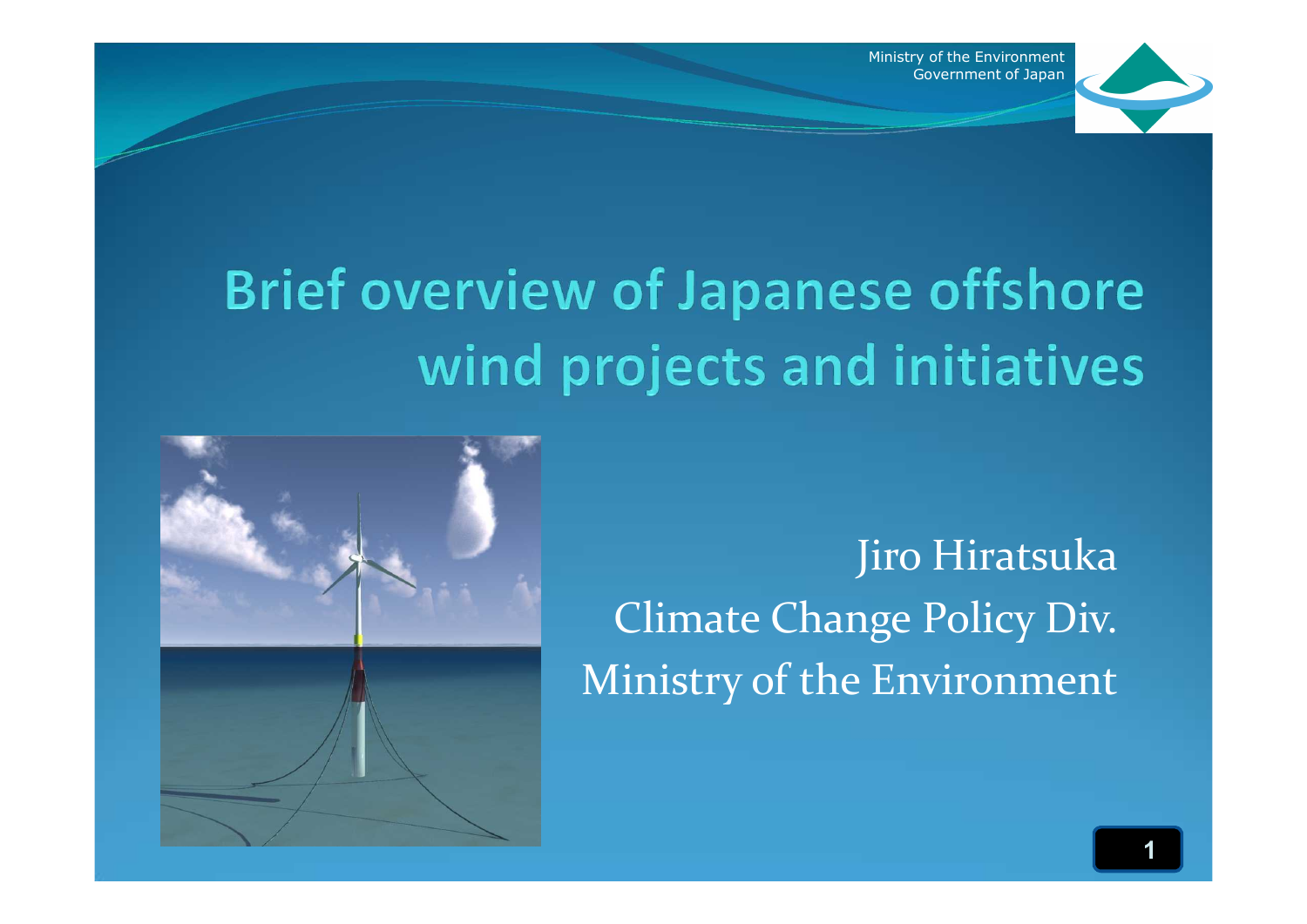

### Discussion for the future energy and environmental policy

- In spring: options for the energy and environmental strategy in terms of nuclear power policy, energy mix and climate change will be prepared
- In summer: through national debate, the innovative energy and environmental strategy will be determined

|        | <b>Nuclear</b> | <b>Renewable</b> | <b>Thermal</b><br>power | Off-grid &<br>cogeneration | CO <sub>2</sub><br>(vs 1990) |
|--------|----------------|------------------|-------------------------|----------------------------|------------------------------|
| B      | $0\%$          | $35\%$           | $50\%$                  | $15\%$                     | $-16\%$                      |
|        | $20\%$         | $30\%$           | $35\%$                  | $15\%$                     | $-23%$                       |
| D      | 25%            | 25%              | $35\%$                  | $15\%$                     | $-23%$                       |
| E      | $35\%$         | 25%              | 25%                     | $15\%$                     | $-28%$                       |
| FY2010 | $26.4\%$       | $10.5\%$         | 56.9%                   | 6.2%                       | $+6%$                        |

#### Draft options of energy mix in 2030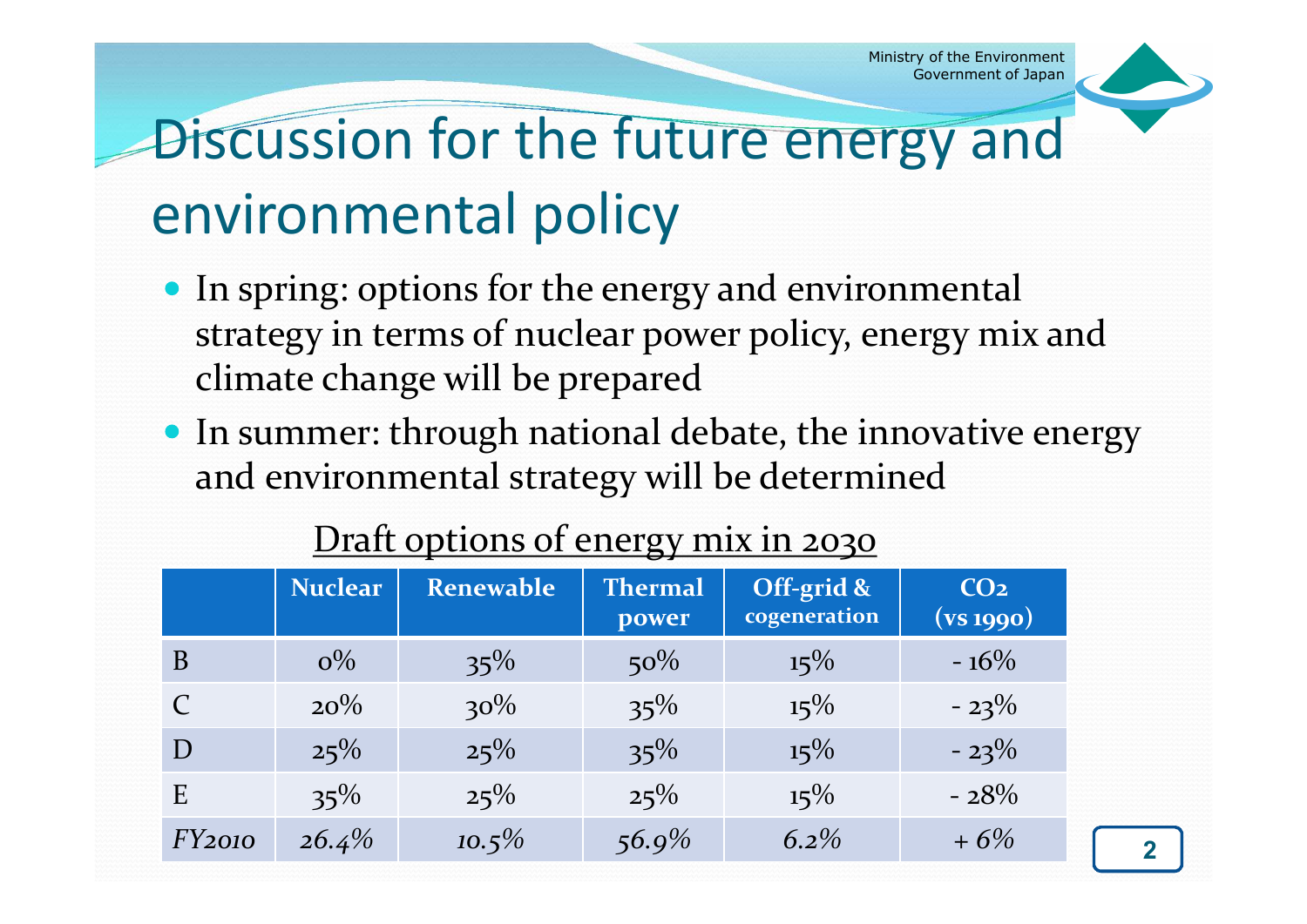|                 | <b>Expected RE introduction (GW)</b> | Ministry of the Environment<br>Government of Japan |                             |
|-----------------|--------------------------------------|----------------------------------------------------|-----------------------------|
|                 | <b>Present</b>                       | 2020                                               | 2030                        |
| Hydro           | 9.55                                 | $9.62 - 11.52$                                     | $10.12 - 16.43$             |
| Geothermal      | 0.53                                 | 0.8 <sub>0</sub>                                   | $1.99 - 2.21$               |
| <b>Biomass</b>  | 4.09                                 | $4.59 - 6.53$                                      | $4.59 - 6.82$               |
| <b>PV</b>       | 3.37                                 | $26.25 - 52.00$                                    | $65.91 - 100.60$            |
| Wind (offshore) | 2.44                                 | $7.50 - 11.50$                                     | $21.30(5.10) - 32.50(8.80)$ |
| Ocean           | $\mathbf O$                          | $\mathbf{O}$                                       | $1.50 - 3.49$               |

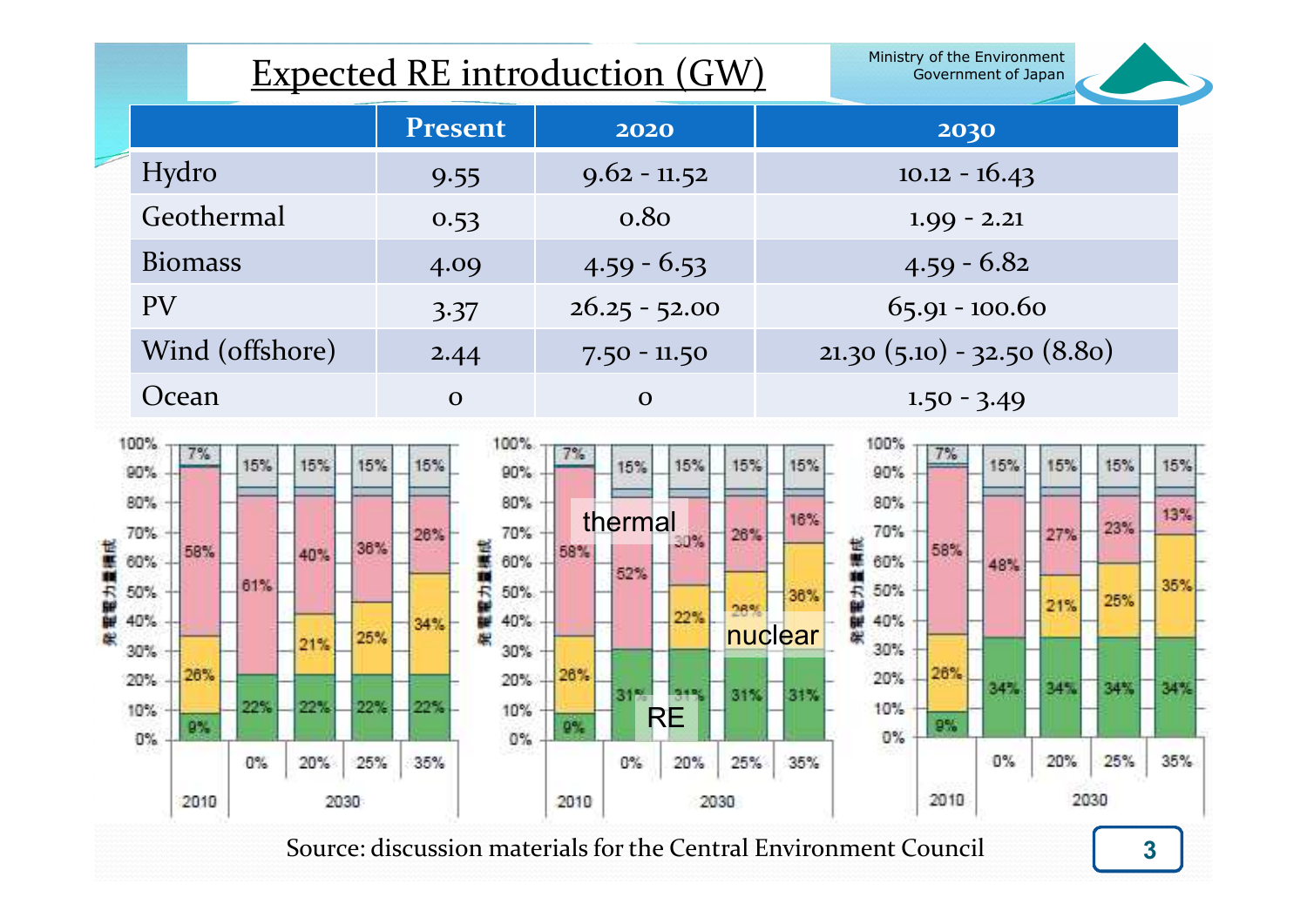### Feed-in Tariff (FIT) from July 2012

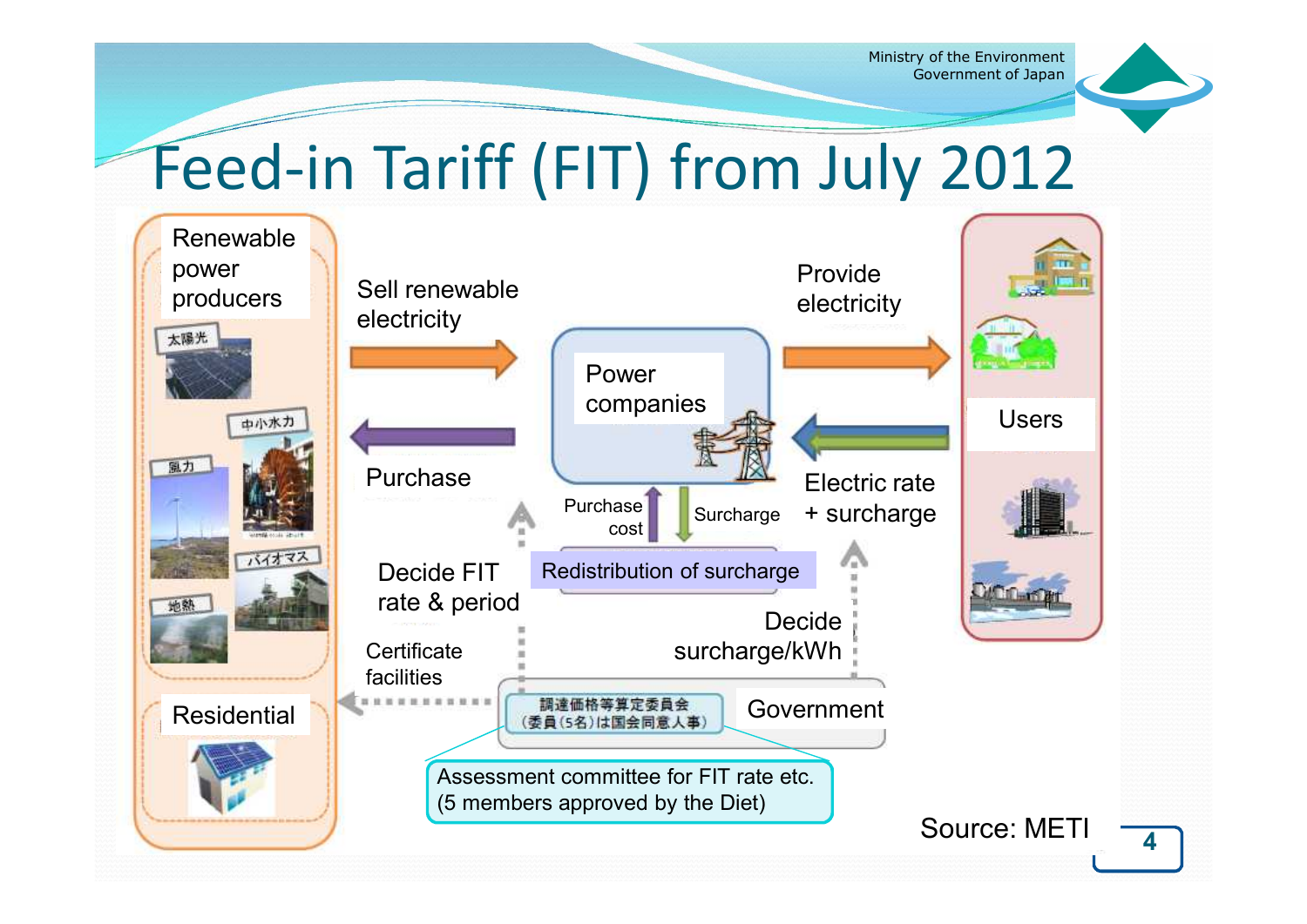

### Draft feed-in tariff rate and period proposed by the Assessment Committee on FIT Rate and Period

|                            | Source         | <b>Capacity or Category</b> | Rate, tax incl.<br>(JPY per kWh) | Period (year) |  |
|----------------------------|----------------|-----------------------------|----------------------------------|---------------|--|
|                            | <b>PV</b>      | $> 10$ kW                   | 42.00 yen                        | 20            |  |
|                            |                | $< 10$ kW                   | 42.00 yen                        | 10            |  |
|                            | Wind           | $> 20$ kW                   | 23.10 yen                        | 20            |  |
|                            |                | $< 20$ kW                   | 57.75 yen                        |               |  |
|                            | Geothermal     | > 15000 kW                  | 27.30 yen                        | 15            |  |
|                            |                | < 15000 kW                  | 42.00 yen                        |               |  |
|                            |                | 1000 - 30000 kW             | 25.20 yen                        | 20            |  |
|                            | Hydropower     | 200 - 1000 kW               | 30.45 yen                        |               |  |
|                            |                | $< 200$ kW                  | 35.70 yen                        |               |  |
|                            |                | <b>Biogas</b>               | 40.95 yen                        |               |  |
|                            |                | Lumber, unused              | 33.60 yen                        |               |  |
|                            | <b>Biomass</b> | Lumber, general             | 25.20 yen                        | 20            |  |
|                            |                | <b>Waste biomass</b>        | 17.85 yen                        |               |  |
|                            |                | Lumber, recycled            | 13.65 yen                        |               |  |
| $(1 NOK \approx 13.6 JPY)$ |                |                             |                                  |               |  |
|                            |                |                             |                                  | 5             |  |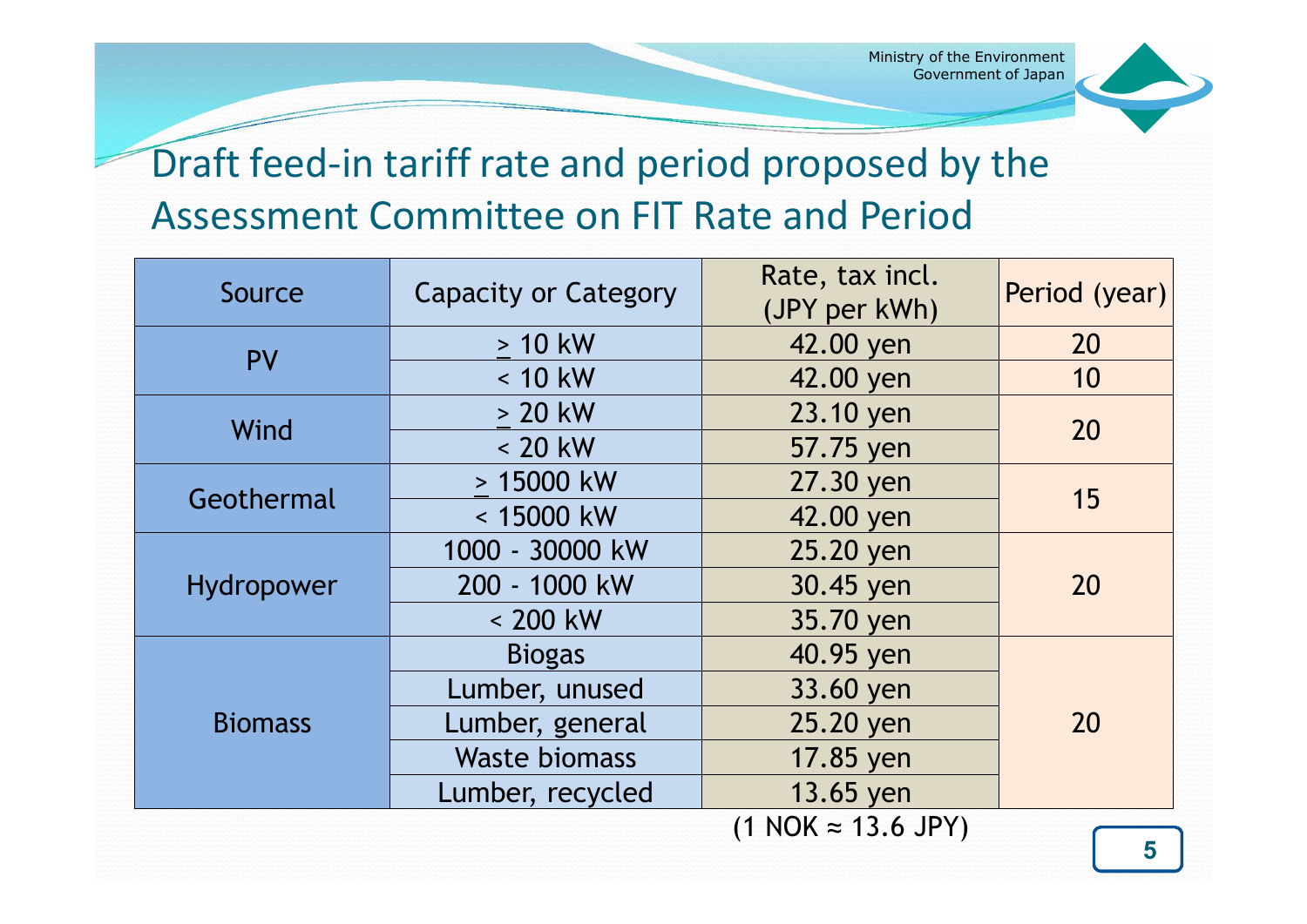

## Offshore wind turbines in Japan

- Three offshore wind power facilities
	- fixed-platform only (so as in the world)
	- Sakata City, Yamagata (2004): 10MW (2MW x 5 turbines)
	- Setana Town, Hokkaido (2004): 1.2MW (0.6MW x 2)
	- Kamisu City, Ibaraki (2010): 14MW (2MW x 7)

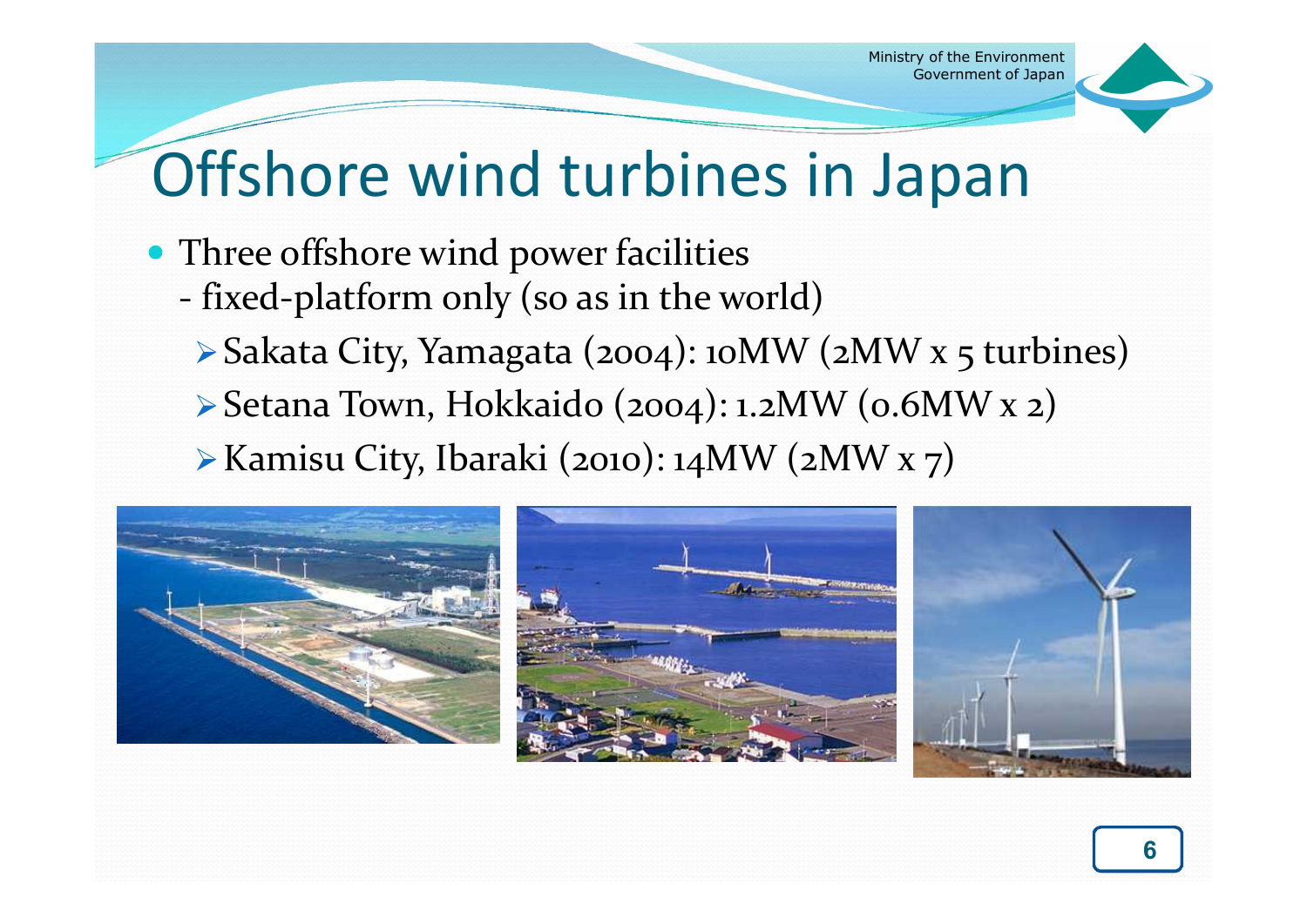#### Ministry of the Environment<br>Government of Japan **Offshore/Nearshore Wind turbines in Japan**

#### **Choshi, Chiba / Kita-Kyusyu, Fukuoka**

#### **METI's demonstration projects**

A 2MW offshore wind turbine and an observation tower respectively will be placed in 2012.





#### **Setana, Hokkaido**

A local government (Setana town) operates two 600kW nearshore wind turbines from April 2004.



#### **Sakata Port, Yamagata**

A private company (Summit Wind Power, Inc.) operates five 2MW nearshore wind turbines from Jan. 2004.



#### **Kashima Port, Ibaraki**

A private company (Wind Power Ibaraki, Inc.) operates seven 2MW nearshore wind turbines from June 2010. More eight 2MW wind turbines will be added in 2012, and an offshore wind warm of around 100 turbines is planned in the future.



Annual average wind speeds (80 meters above sea level)  $>6.5$  m/s >7.5 m/s

Source: Headquarters for Ocean Policy

**7**

#### **Goto islands, Nagasaki**

#### **MOE's demonstration project**

A 100kW offshore floating wind turbine (half size model) will be placed in 2012, then a 2MW offshore floating wind turbine will be placed in 2013.



The first offshore floating wind farm is launched, consists of one 2MW wind turbine and a floating substation from 2013 as the first stage, and two 7MW wind turbine from 2013-2015 as the second stage.

**Fukushima**

**project**

**METI's demonstration** 

 $>8.5 \,\mathrm{m/s}$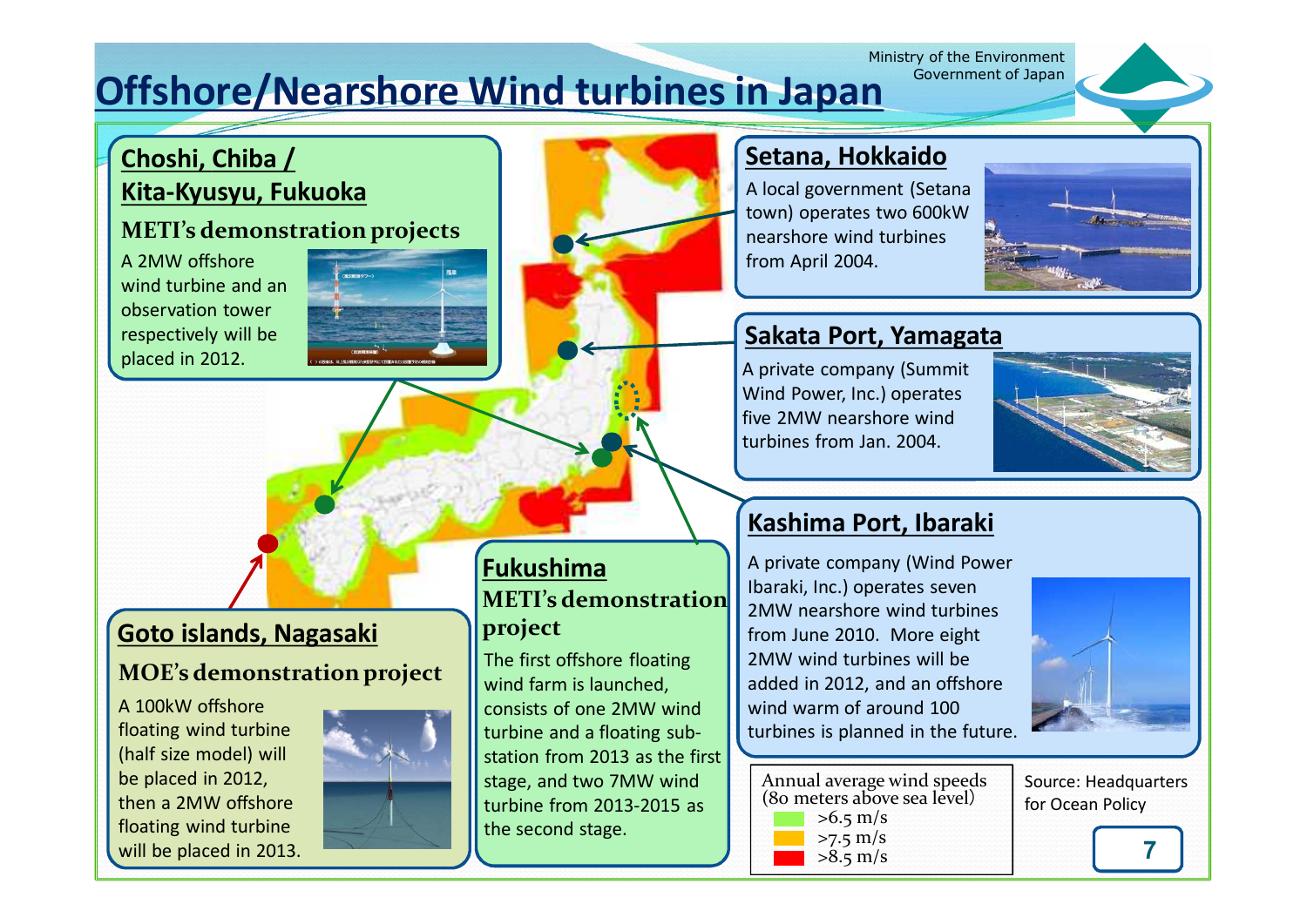

# Wind Map (Tohoku Region)

- MOE developed a wind database analyzing annual average wind speed and its variability (standard deviation) of the past 20 years (1991-2010) in Tohoku region, utilising the numerical weather simulation technology
- Wind Map (Tohoku region) links the wind database with map information and can be used via Google Earth (only in Japanese)

http://www.env.go.jp/earth/ondanka/windmap/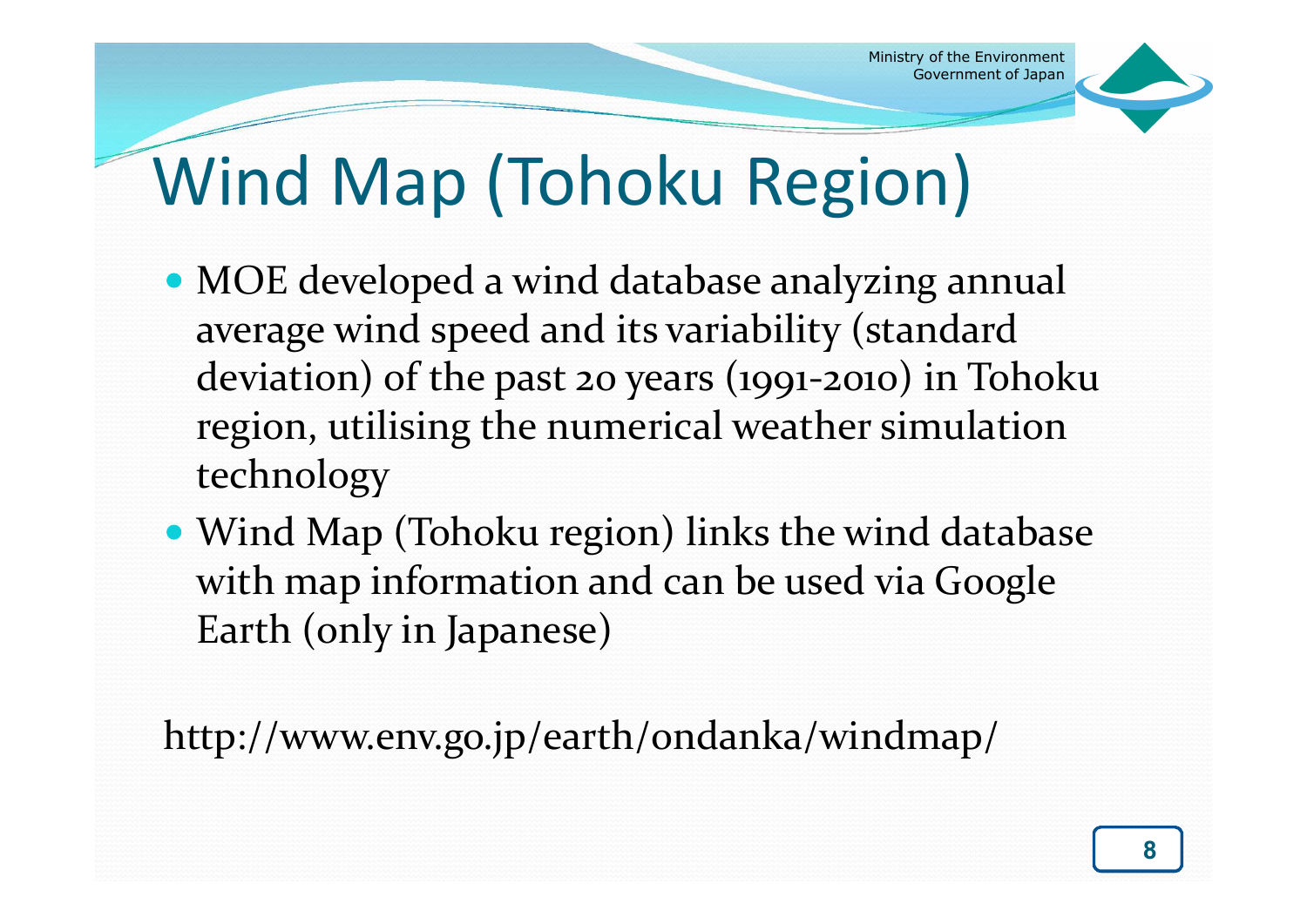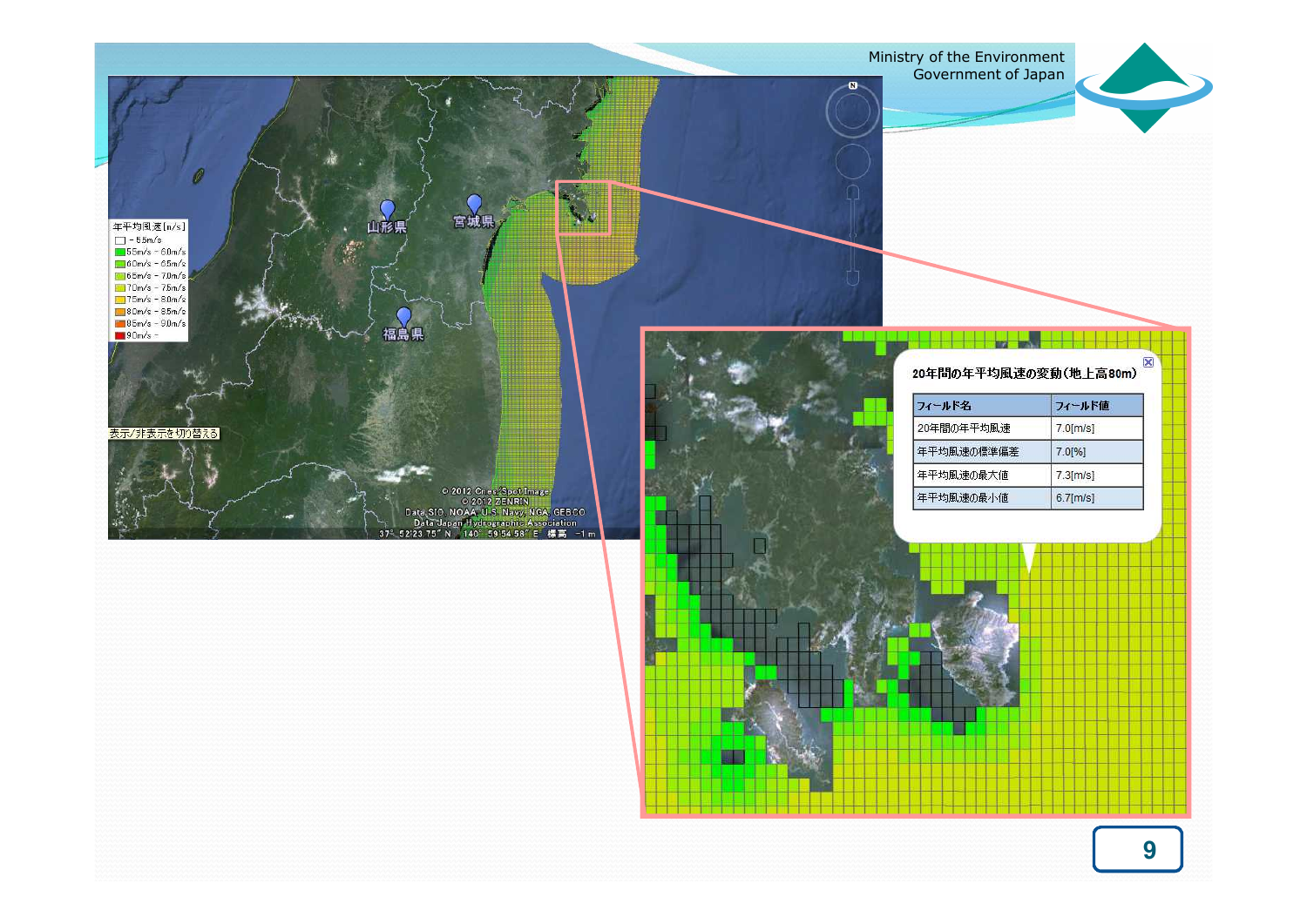

# Floating offshore wind turbine demonstration project

- Background:
	- Japan has 6th largest sea space (as EEZ), thus large potential for offshore wind
	- Japanese sea generally has steep seabed  $\rightarrow$  suitable for floating platform  $(depth > 50m)$
- Objective: demonstrating the first full-scale (2MW) floating offshore wind turbine in Japan
- Duration: FY2010-2015
- Location: Kabashima Island, Nagasaki





**10**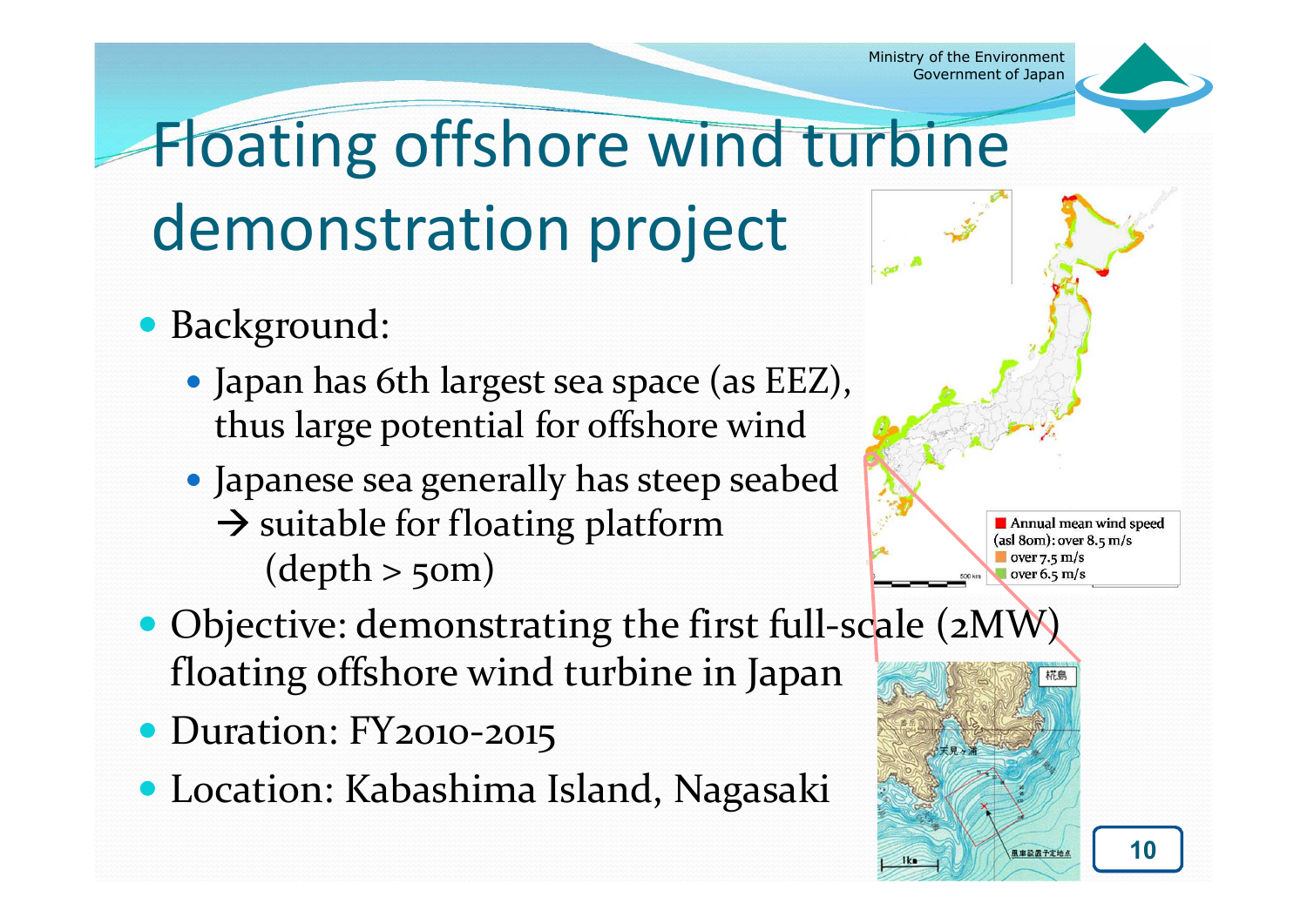### Project work plan

#### FY2010-2011

- Selected a candidate demonstration site
- EIA for floating offshore wind turbines
- ▶ Construction of 100 kW floating structure and turbine
- Completed administrative procedure for 100kW
- Design of 2MW structure and turbine

#### FY2012

- Establishment and operation of 100kW (1 year)
- ▶ Construction of 2MW structure and turbine

#### FY2013-15

Establishment and operation of 2MW (approx. 2 years)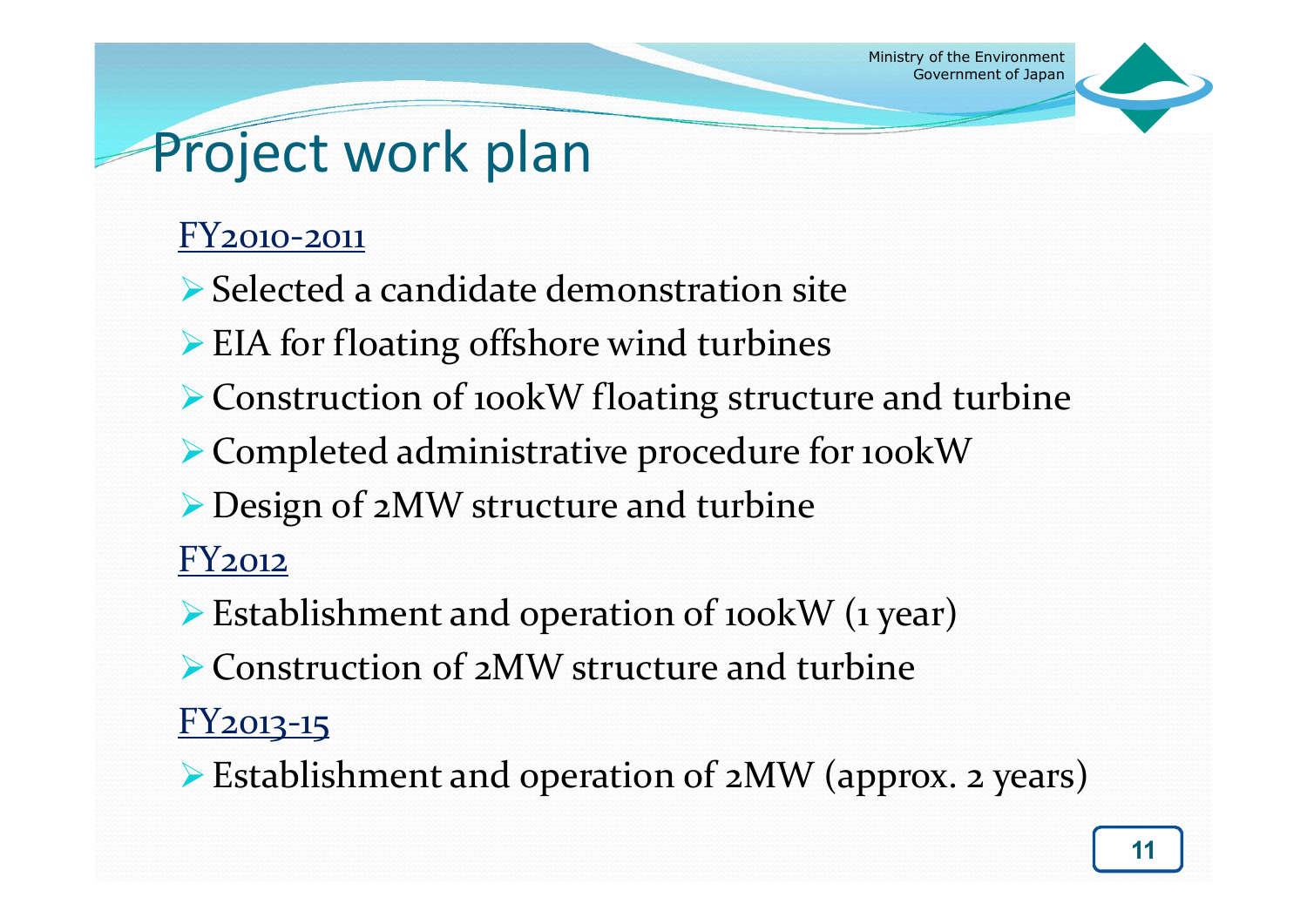

- Downwind turbine
- Floating structure: steel + PC concrete
- Half-scale 100 kW turbine will be operational in this summer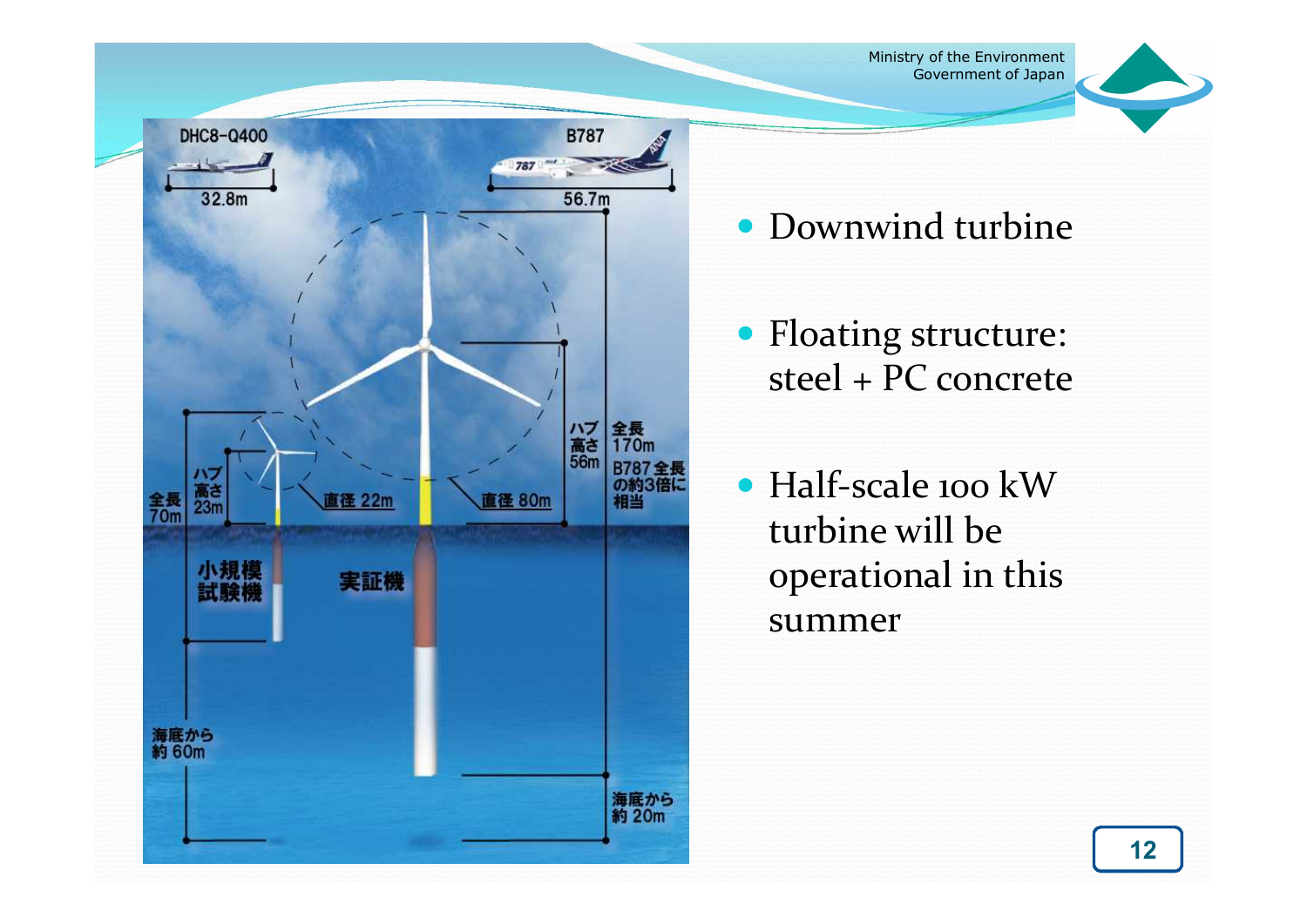

### Other projects and initiatives

- ▶ MLIT: Technical investigation in floating structure and anchorage
	- In consideration of Japanese circumstances e.g. typhoon, earthquake
	- ▶ Safety of FOWT and wind farm
	- Emergency preparedness and response
- ► Headquarters for Ocean Policy: "Action Plan for the Promotion and Utilization of Offshore Renewable Energy"
	- Demonstration sites in the real sea areas
	- Coordination with stakeholders for use of sea areas
	- Measures to reduce initial costs
	- **Legal** issues